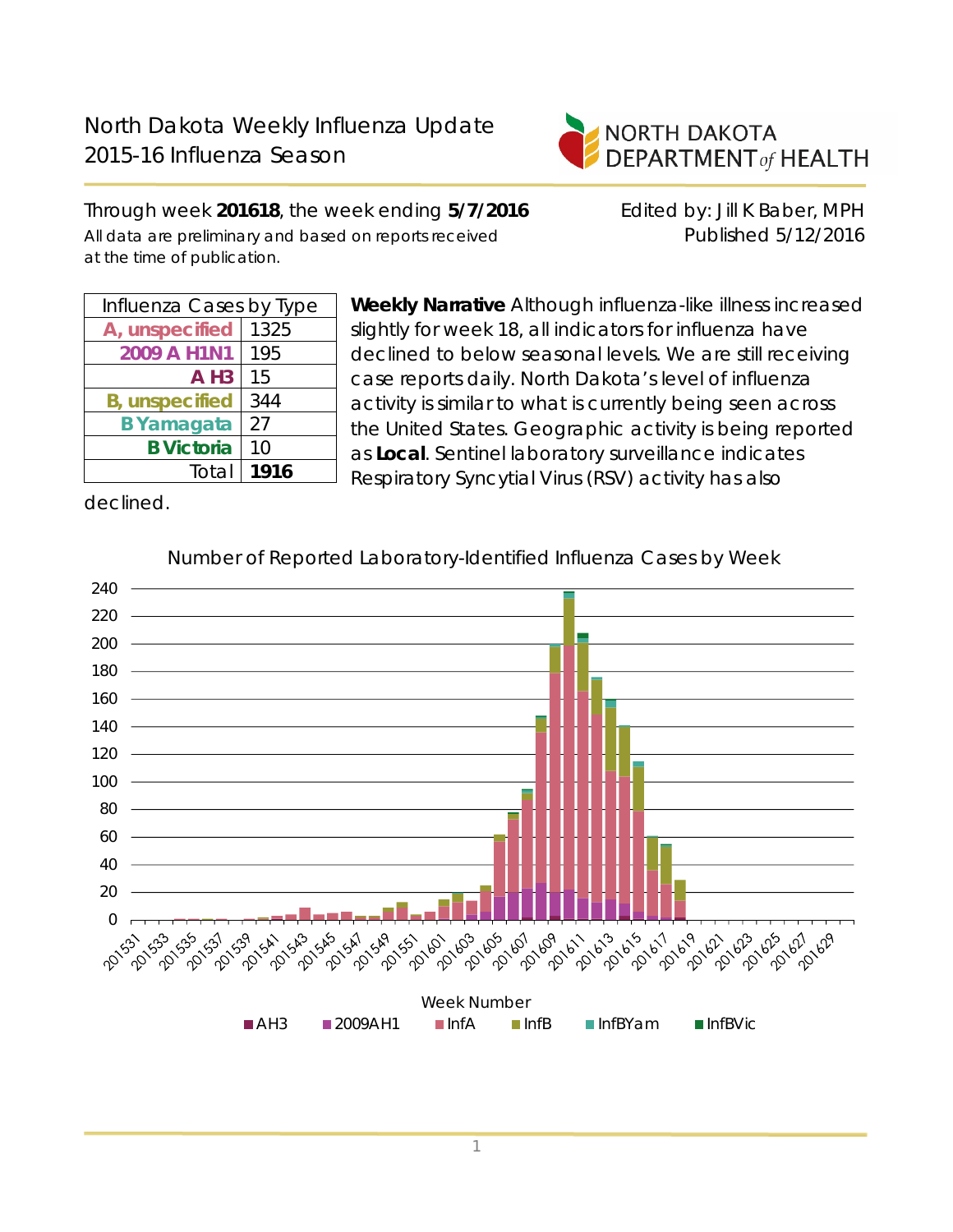All laboatory-idenfied cases of influenza (including identification via rapid test) are reportable in North Dakota. Statistics do not include data from people who did not seek medical care for their illness, or who sought medical care but were diagnosesd based on symptoms, not with a laboratory test. **Demographic Data**



#### Reported Influenza **Deaths** and **Hospitalizations**\*

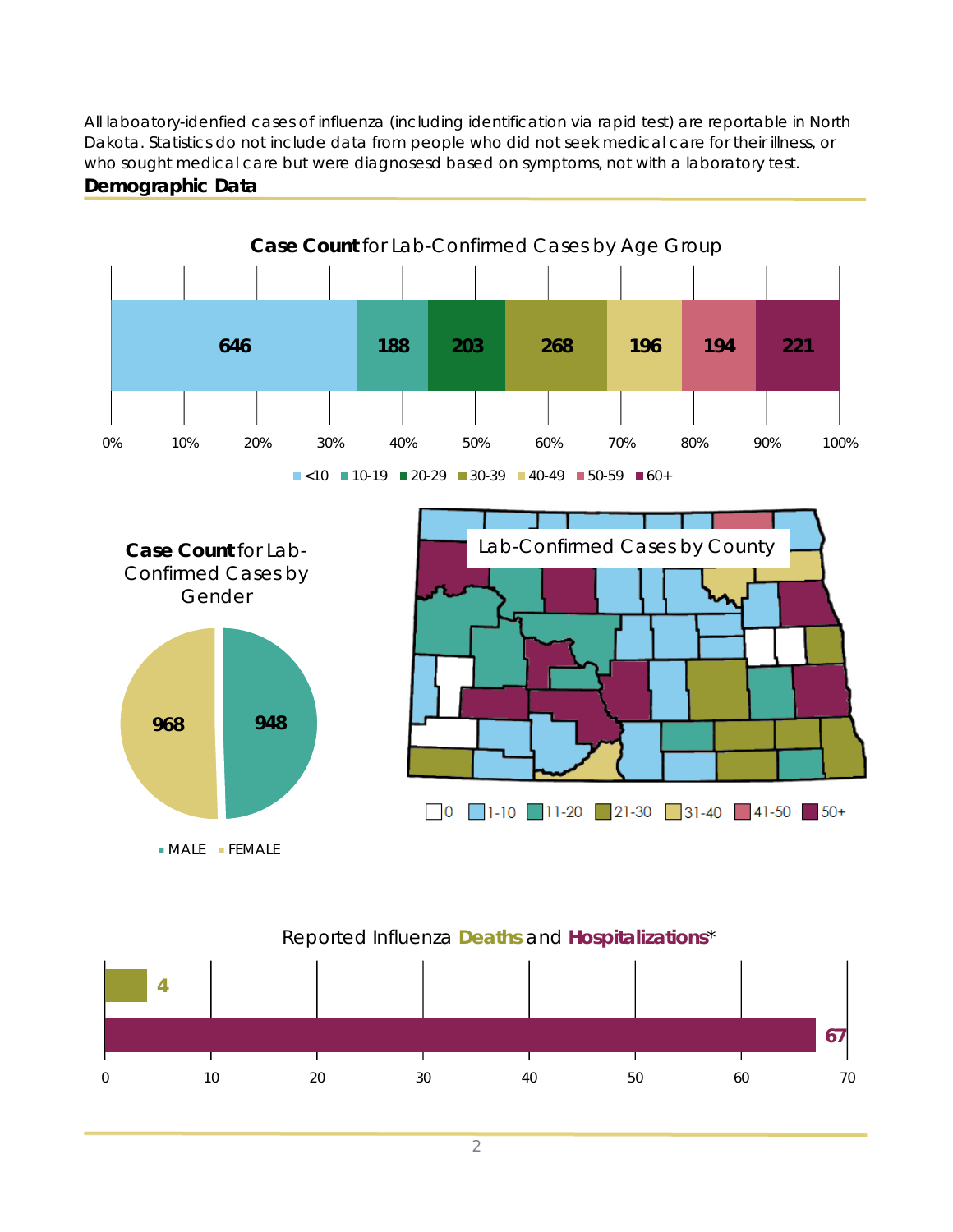\*Data obtained from ad-hoc reports and state Vital Statistics. Hospitalizations and deaths are not required to be reported in North Dakota, although pediatric flu deaths are nationally reportable. Due to the increase in electronic lab reporting, which does not include hospitalization status, hospitalization numbers are likely lower than and--not comparable to--previous seasons.

## **Outbreaks and Multi-season Comparison**

**Outbreaks** The have been **9** reported outbreaks of influenza-like illness in long term and basic care setting so far this season. Five outbreaks were attributed to influenza A, one attributed to rhinovirus, and for three no agent was identified via lab test.

We also receive reports for outbreaks in other community settings. For this season, **3** influenza outbreaks have been confirmed in daycare settings. One was confirmed as influenza A 2009 H1N1, and the two as unsubtyped influenza A.

Outbreaks in schools, assisted living facilities, workplaces, and in the general community are common during the influenza season.

| Season  | Total | Peak Week     | Predominant |  |
|---------|-------|---------------|-------------|--|
|         | Cases | (week ending) | Strain      |  |
| 2011-12 | 1487  | 3/24/2012     | A H3N2      |  |
| 2012-13 | 4831  | 12/29/2012    | A H3N2      |  |
| 2013-14 | 2923  | 1/4/2014      | 2009 A H1N1 |  |
| 2014-15 | 6443  | 12/27/2014    | A H3N2      |  |
| 2015-16 | 1916  | 3/12/2016     | 2009 A H1N1 |  |

**Multi-Season Comparison** The 2015-16 influenza season is shaping up to be a later season than the previous three seasons. Influenza A 2009 H1N1 (the pandemic strain) has been the predominant strain this season.

The current age distribution for our cases (see page 2) is indicative of A 2009 H1N1 circulation, with fewer cases in the elderly than is typical, and larger percentage of cases in children.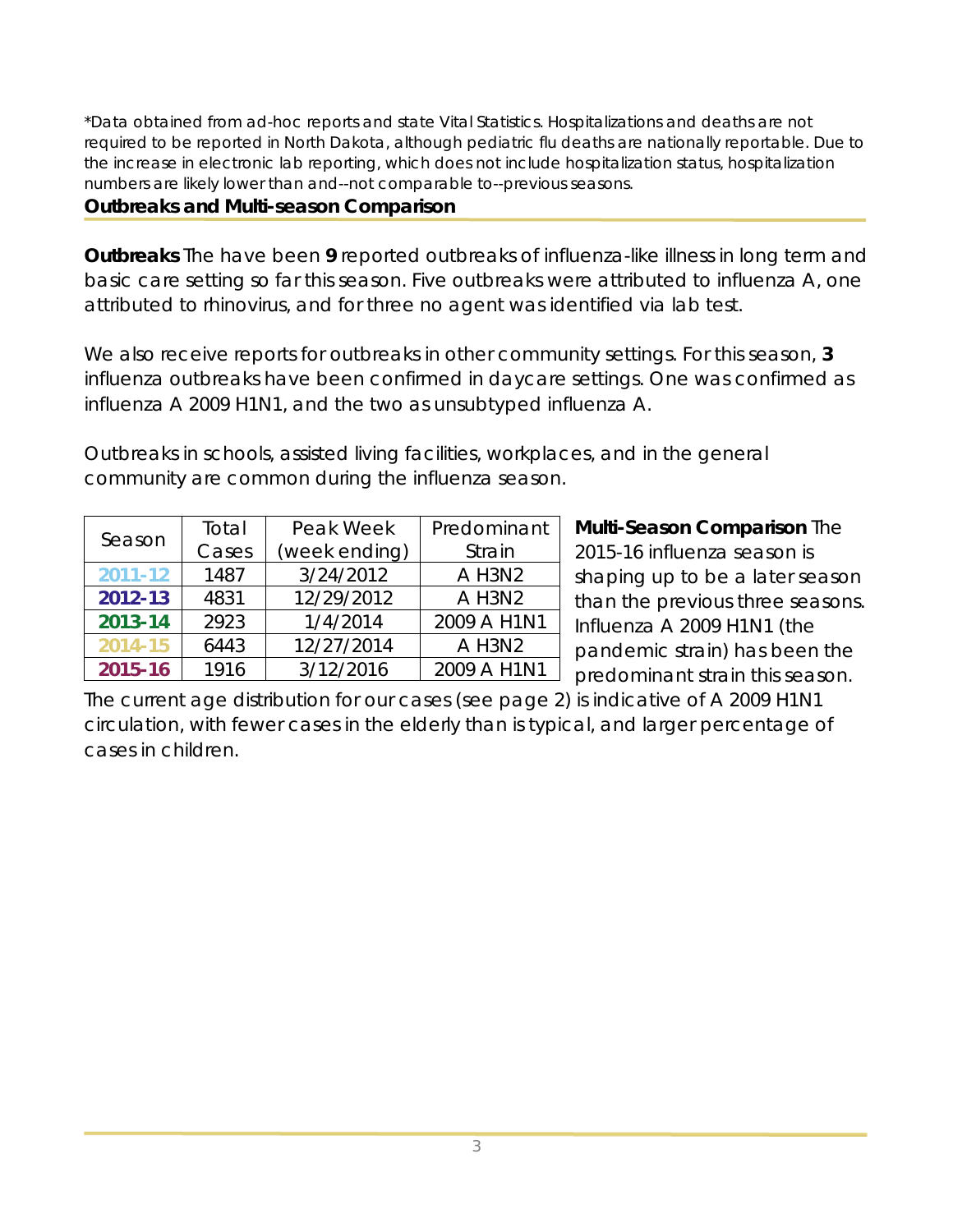

**Outpatient Surveillance** The North Dakota Department of Health (NDDoH) participates with other states and jurisdictions in the U.S. Outpatient Influenza-like Illness Surveillance Network (ILINET). Participating outpatient clinics send data on the number of patients in each of five age groups experiencing ILI, and the number of patients seen for any reason each week. ILI is defined as:

## Fever of 100°F or greater with A cough AND/OR sore throat

Data for all providers is pooled, and a state-wide statistic for percent of visits for ILI is produced. In North Dakota, a percent ILI of **1.4%** or greater is considered season-level activity.

**Current Activity** This week ILI is **0.33%**, well below the seasonal baseline.

| Week          | 2015-16            | $\#$ III 0-4 | # II 5-24 | # II I 25-49 | $\#$ II I 50-64 | # ILI 65+ |
|---------------|--------------------|--------------|-----------|--------------|-----------------|-----------|
| <b>Number</b> | <b>Percent ILI</b> | age group    | age group | age group    | age group       | age group |
| 201616        | 1.25%              |              |           |              |                 |           |
| 201617        | 0.17%              |              |           |              |                 |           |
| 201618        | 0.33%              |              |           |              |                 |           |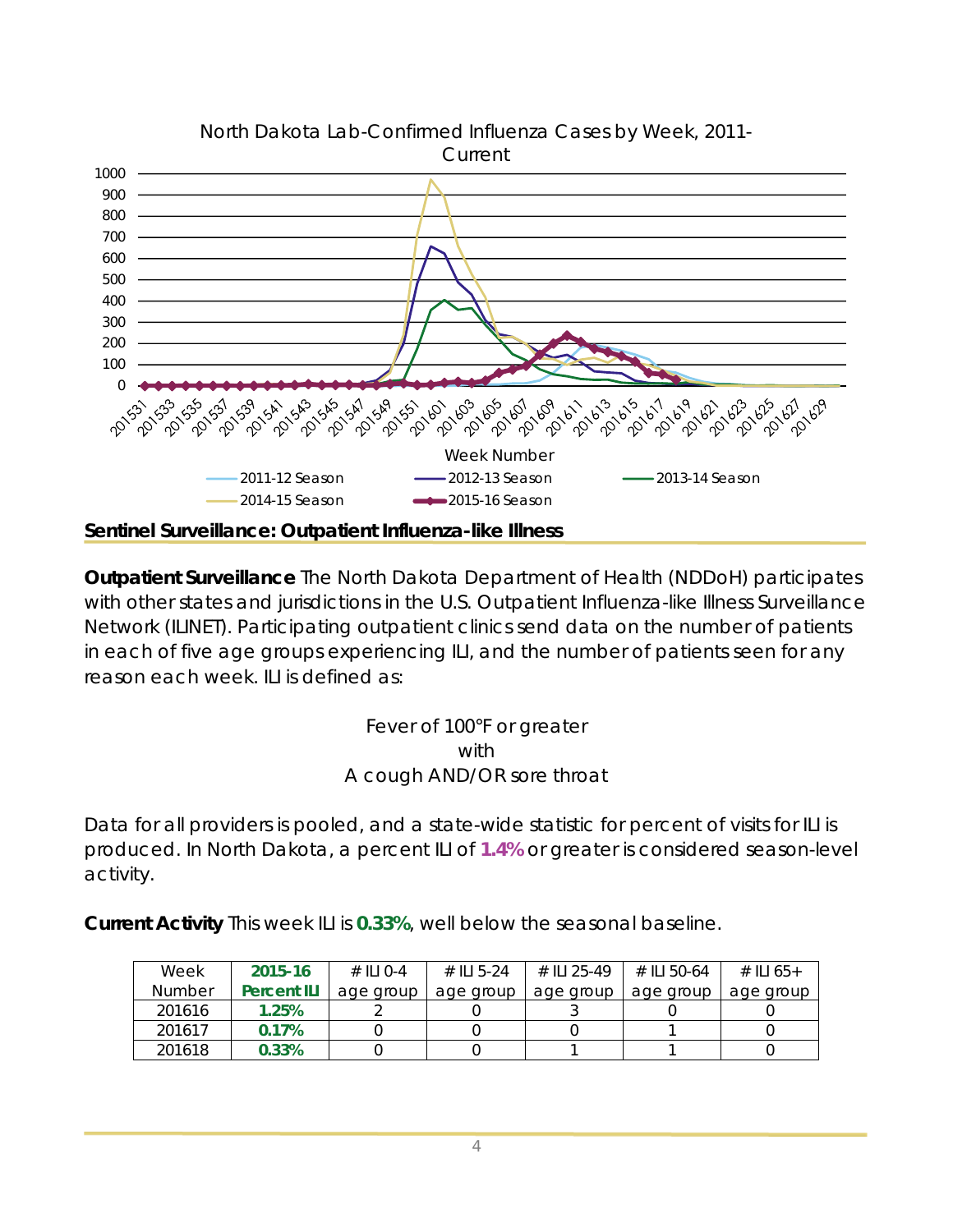

### Percent of Outpatient Visits Due to Influenza-like Illness by Week, Current and Previous Season

## **Sentinel Surveillance: Laboratory Data**

**Laboratory Surveillance: Influenza** The NDDoH receives influenza testing data from participating sentinel laboratories across North Dakota. The total number of influenza tests (all testing methodologies) and the total number of those tests that are positive are reported each week. Data for all labs is pooled, and a state-wide percent positivity statistic is produced. Percent positivity for influenza tests of **10%** or greater is considered a general indicator for season-level influenza activity. **This week percent positivity for influenza is 5.66%**.

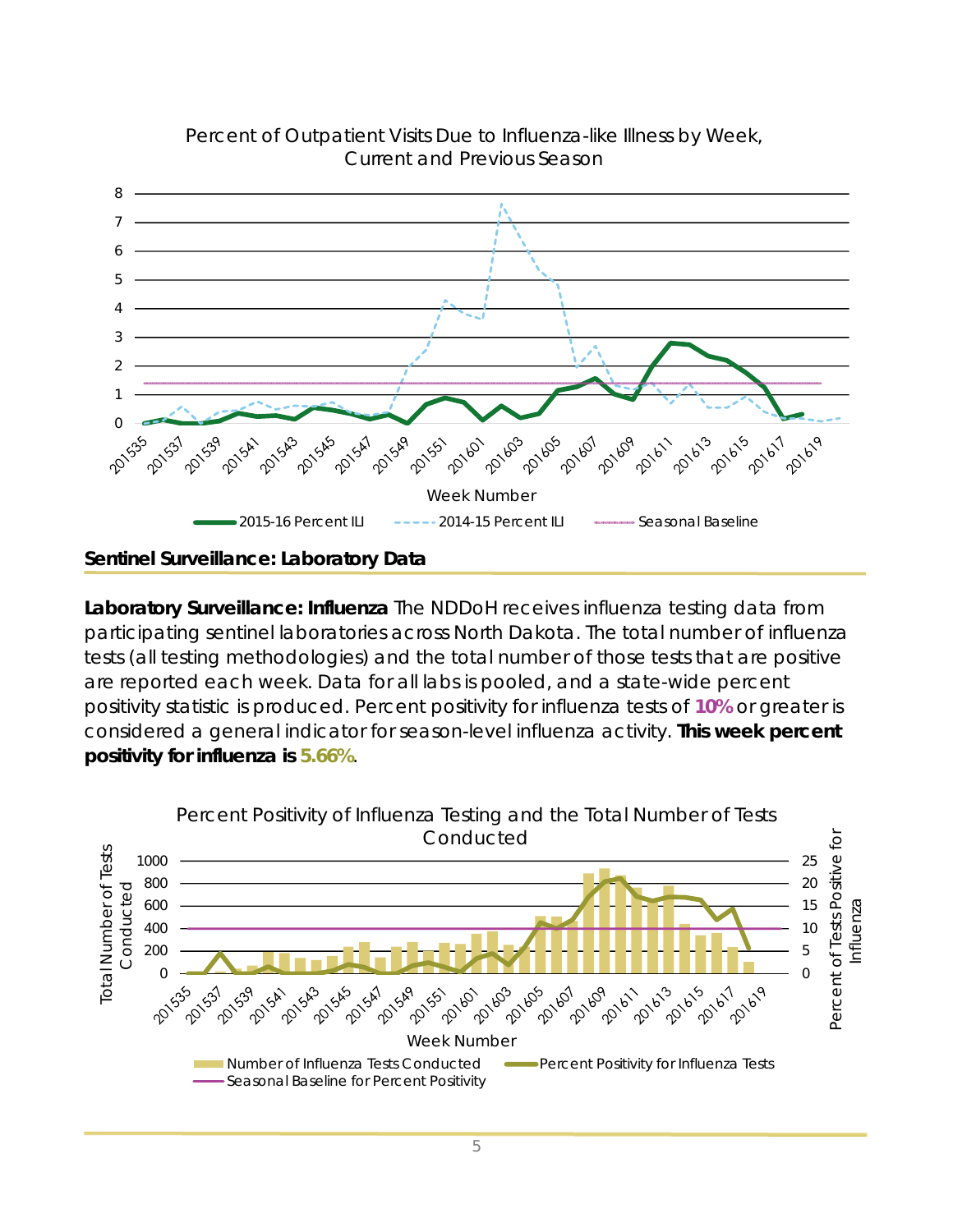**Laboratory Surveillance: Respiratory Syncytial Virus (RSV)** The NDDoH receives similar testing data for RSV. RSV is a common respiratory virus best known for affecting children, however a person in any age group can become ill and people can get RSV multiple times. RSV also occurs seasonally, over a time period similar to influenza. **This week percent positivity for RSV is 7.27%**.



**Other Surveillance Methods: Syndromic Surveillance** The NDDoH receives data from emergency departments, hospitals, and clinics across the state participating in the NDDoH's Syndromic Surveillance program. Syndromic surveillance is the receipt of near-real time reason-for-visit data for all visits at participating locations. Visits are automatically sorted into "syndromes" (gastrointestinal, neurologic, rash, ILI, etc.). Because it is based off of data such as chief complaints or diagnosis codes, the ILI syndrome has a lower specificity than the traditional outpatient ILI definition. Nonetheless, syndromic data is well correlated with our other influenza indicators.

**Current Activity** This week ILI in our syndromic surveillance system is **0.24%**.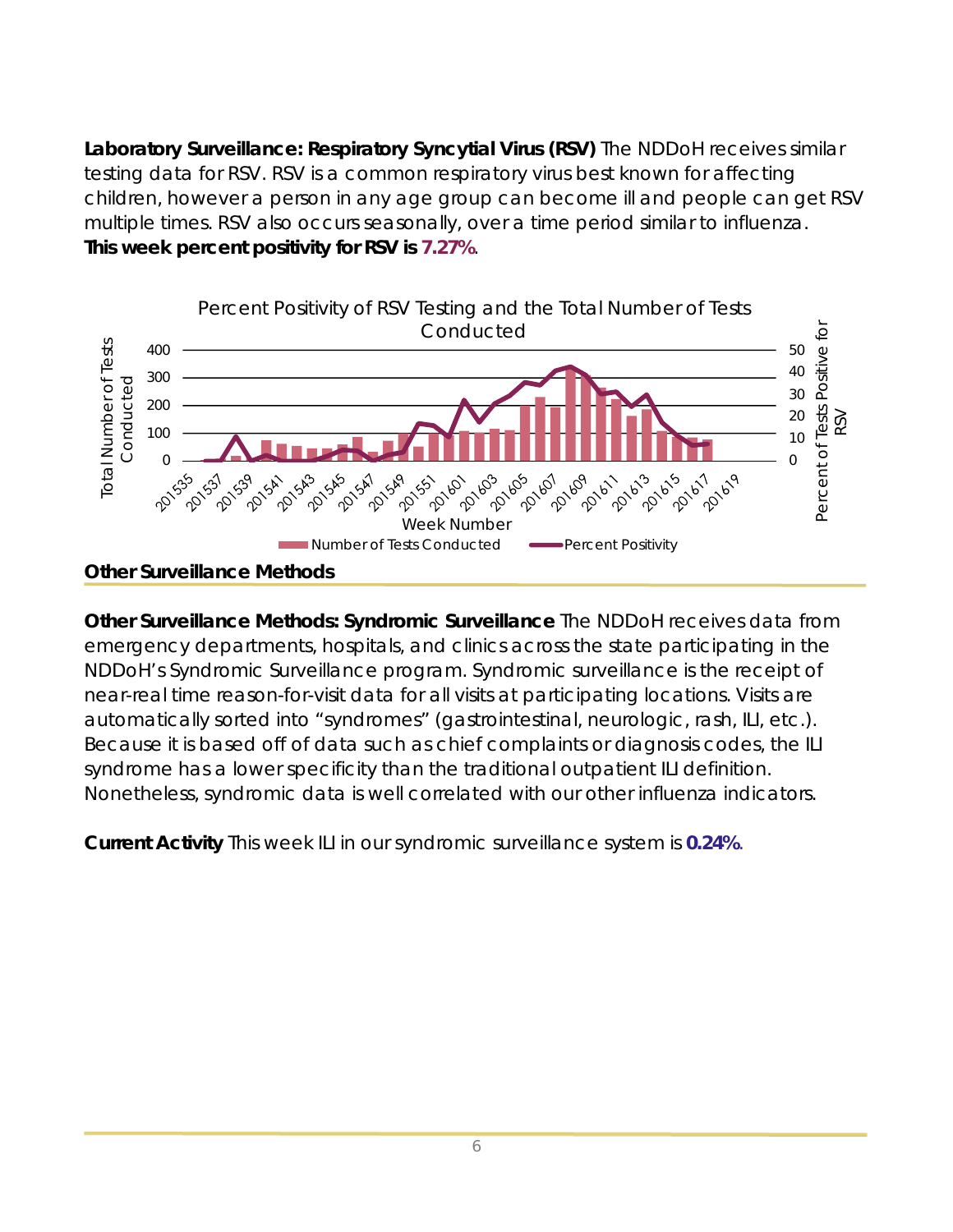

## Percent of Outpatient, Emergency Department, and Hopsital Visits Due to Influenza-like Illness by Week, Current and Previous Season

# **Other Surveillance Methods**

**Other Surveillance Methods: Influenza and Respiratory Viral Pathogen Testing** The NDDoH's Division of Laboratory Services conducts testing for influenza and a variety of respiratory viruses. Influenza samples come from providers across the state. Most of respiratory viral pathogen the samples tested come from sentinel sites participating in the Influenza Incidence Surveillance Project (IISP), which is like an extended version of ILINet.